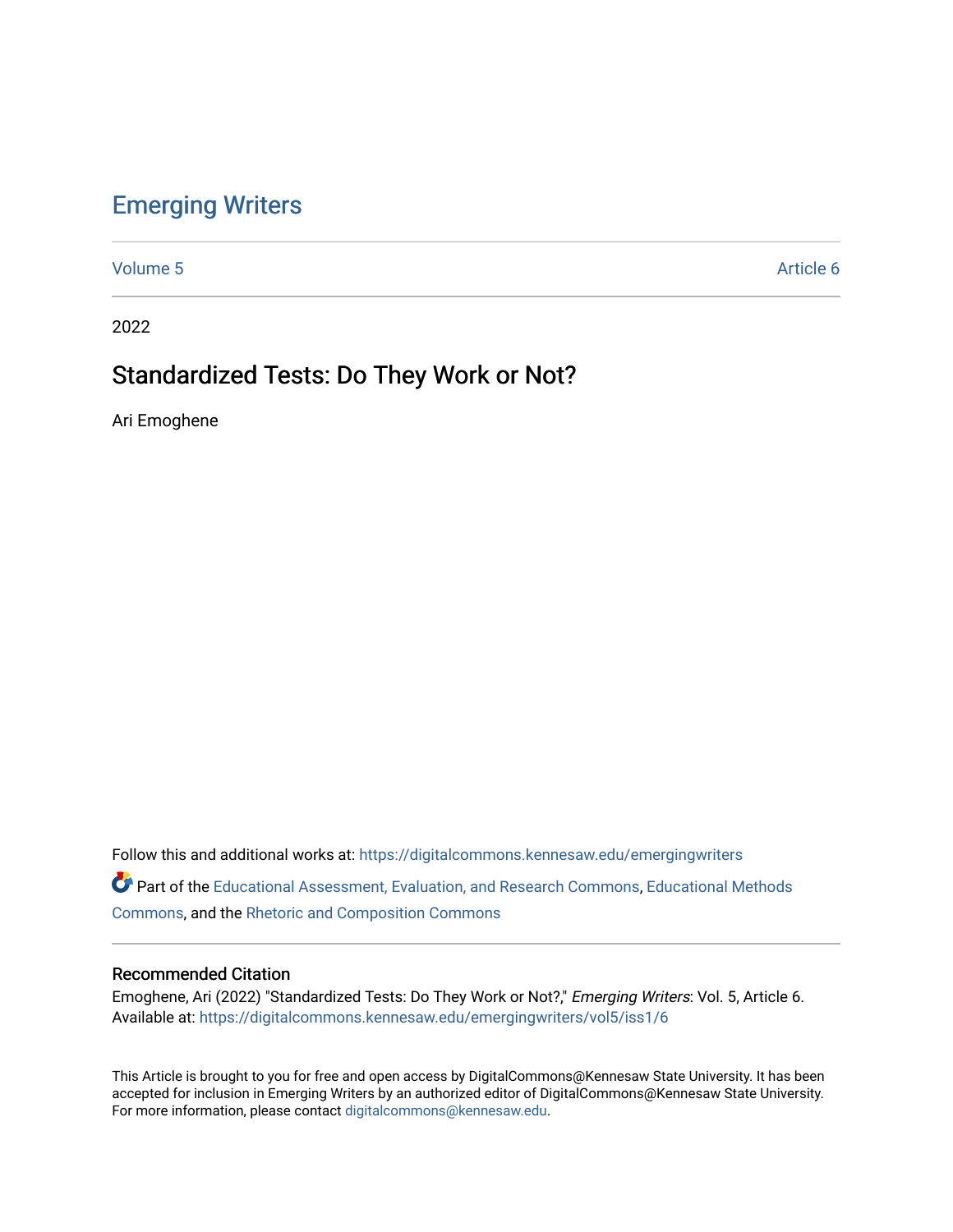Standardized Tests: Do they Work or Not?

by Ari Emoghene

Standardized tests are a form of evaluation where students are tested on a common set of questions and scored in a standard and consistent way. Popular examples of standardized tests are the Scholastic Aptitude Test (SAT) and the American College Testing (ACT) exam. These standardized tests are set in place to provide high school students a chance to show their academic capacity to colleges and universities that they are seeking admittance into. But what should be considered as just a chance to show their abilities has been amplified into a much larger vessel in admission processes used by colleges and universities. The question haunting a lot of individuals in my community, Kennesaw, is whether these standardized tests truly work and accurately represent our capabilities. The role standardized tests have in admission processes in college should be reduced and weighed equally with other contributions and factors high school students possess.

How does this affect my community? I'm from Kennesaw, Georgia. Throughout high school, whenever teachers or adults discussed anything about college, the answer was always the same: Georgia State, Kennesaw State, Georgia Tech, or the University of Georgia. When I moved here from Nigeria in 2019, I found something very odd about that. Why does no one have any far-reaching ambition? I soon met the reality of the situation during my senior year as I was looking up the minimum SAT score required by the universities I strived to get into. The reality of the situation is that a lot of factors can play into students getting into college, but one of the factors is a high standardized test score.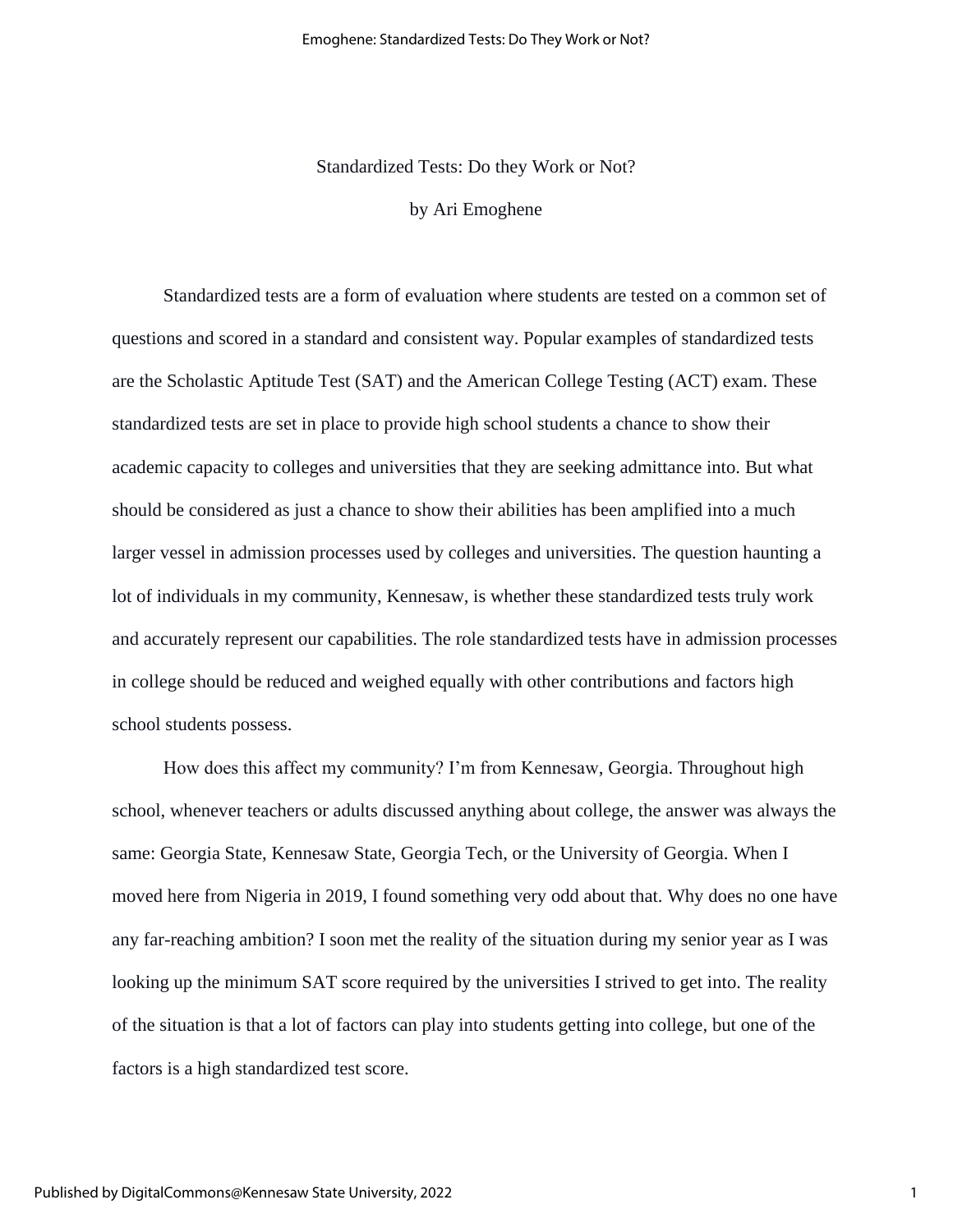At one point, I thought it made sense. Do well on one exam, and your future is set. After a while, I came to the realization that my perspective was flawed. Can a test determine how positive of an influence certain people may have in their environment? Can it determine their room to grow over time? Truth be told, acceptance into Kennesaw State University (KSU) is not as rigorous as other universities, but the issue still applies.

How can students afford to go to school here? The crux of the matter is that standardized test scores should have reduced influence when determining acceptance into Kennesaw State, when allocating scholarship resources, or when giving acceptance into certain learning communities, etc. Instead, regard for traits such as personality, communication skills, and other factors should play a heavier role in Georgia scholarship allocations and the KSU admissions process.

During the 2020 school year, a lot of universities gave high school students the option of turning in their standardized tests scores. At that time, a new system was developed where admission processes included a holistic review of students' achievements. There wasn't a required SAT score. Although it was relatively recent, the Northern University of Illinois saw a drastic change in their student body population when factors outside of test scores were included in the admissions process. In 2019, the percentage of incoming students accepted were 79% white individuals. In 2020, after students were accepted on a more holistic admission decision, white students made up 62% percent of the incoming students (Radasanu 7). The student population of a certain demographic dropped 17% just from decreasing the influence that standardized tests have in admissions. This begs the question, have standardized tests such as the SAT and ACT become a barrier for certain demographics in getting into college?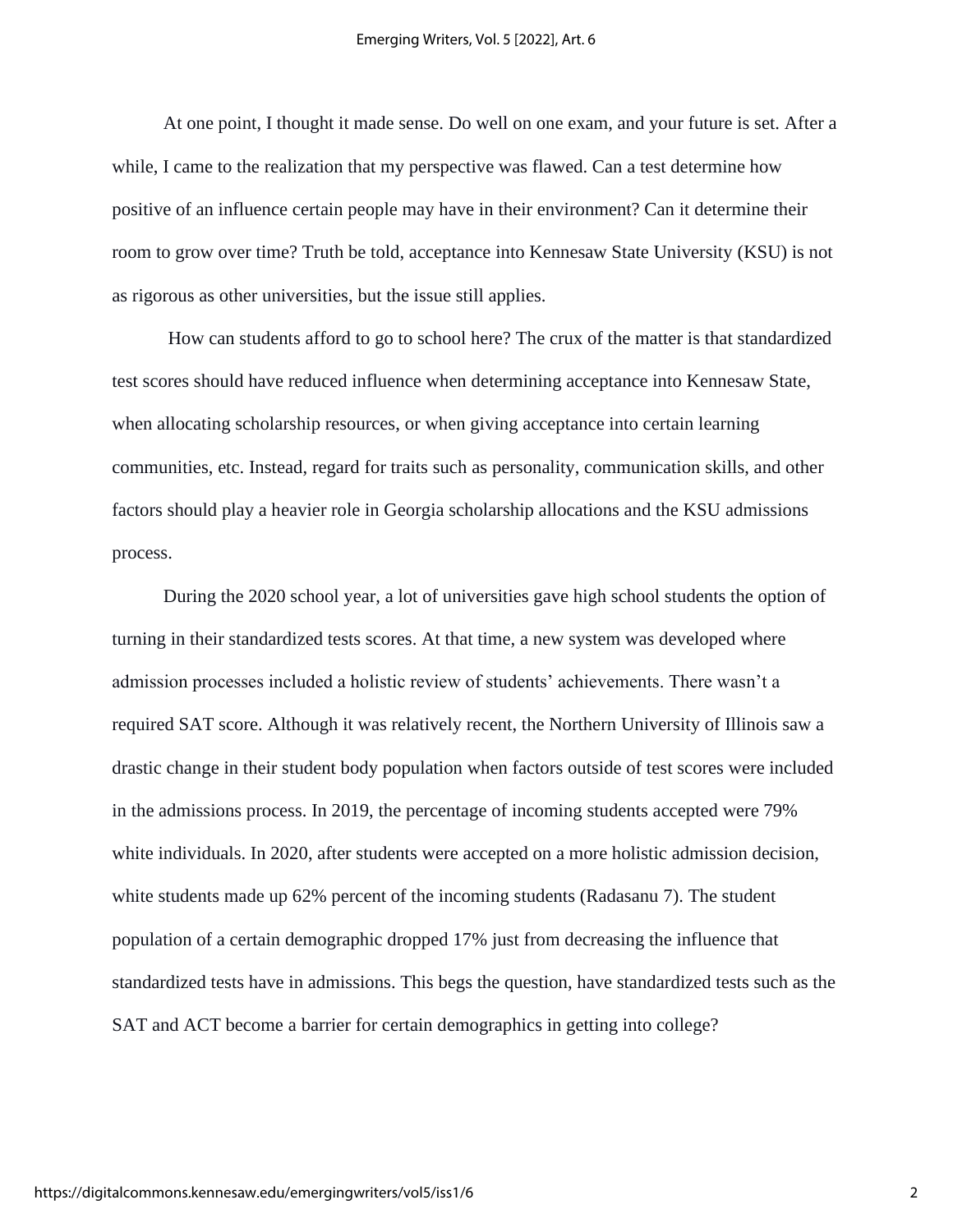#### Emoghene: Standardized Tests: Do They Work or Not?

What is more important to colleges? Creativity? Tests showcasing intelligence? According to James Kaufman et. al, studies have shown that when it comes down to real-world application, most people prefer ideas that are not original (2). Maintaining the status quo is a huge must for society. This can easily be shown with the requirement of standardized test scores. The saying goes, "If it isn't broken, don't fix it." Using standardized test scores as a must to get into certain colleges has become such a norm that it has broken down any room for consideration of students' creativity and personalities. So, should the creativity or the test scores come first?

Accessing a large group of individuals over various age groups, a study was done to show if more creative students naturally had higher standardized test scores. More than 1,000 students were periodically given standardized tests and asked to self-report themselves on performing various tasks that displayed their creativity. There are several limitations in this paper such as students inaccurately self-reporting. However, the results of this experiment showed that students who engaged in fewer activities demonstrating creativity ended up getting lower scores in the standardized tests given to the group (Kaufman 7; 14).

The information gotten from this article shows that most people that get higher scores in standardized tests are naturally inclined to be more creative. The article does fail to show how these individuals are provided a chance to show their creativity outside of high standardized test scores. In this area, the information provided does support my claim that standardized tests do not provide the opportunity for students to show creative ability and hardly take into consideration other factors such as personality and their capacity to develop.

Of course, there are things universities need standardized tests for. Some examples include whether individuals will choose to stay in college or predict college success. In 2020, the University of California system created a task force to examine what results are achieved from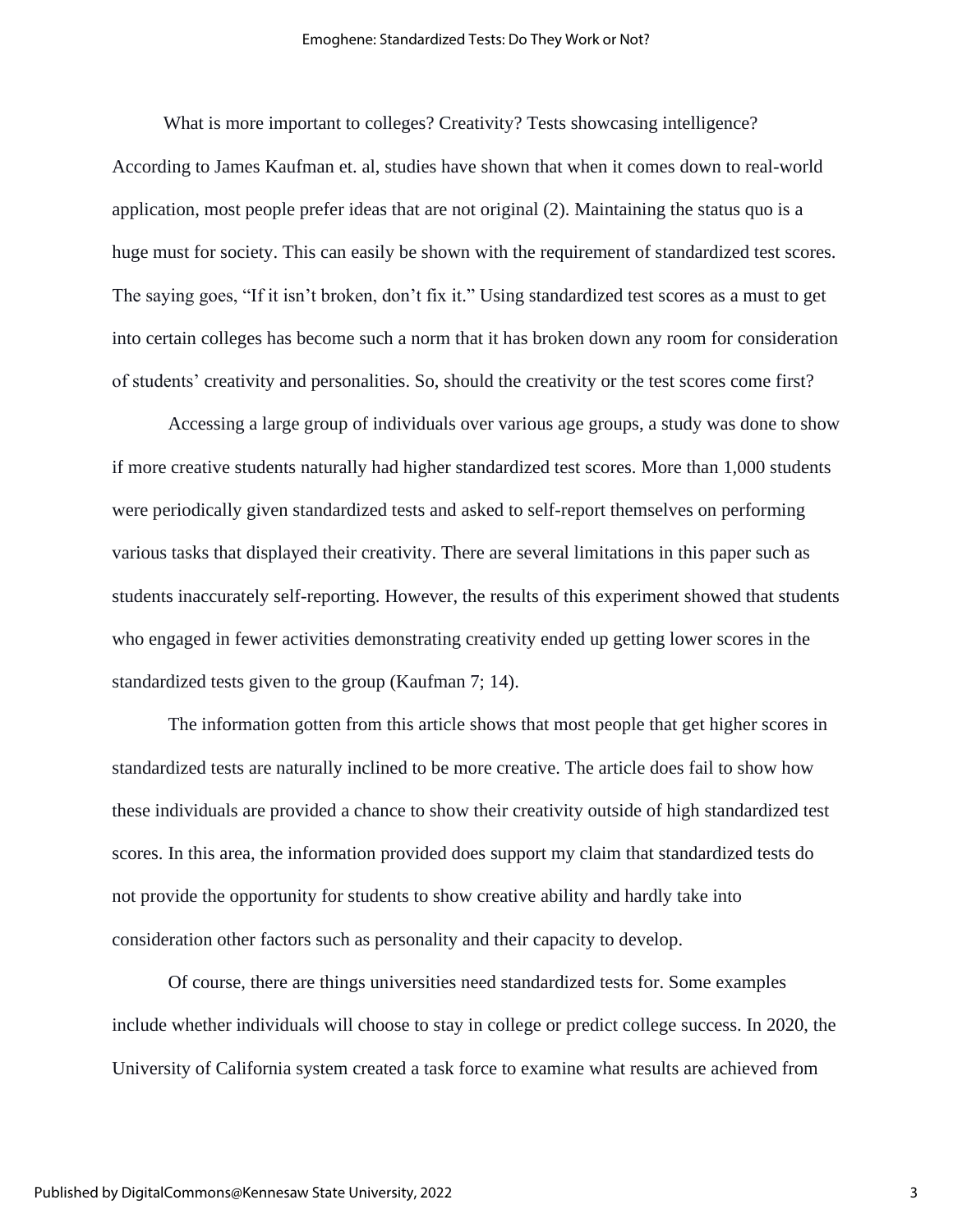students taking standardized tests. According to Camara and Croft, the report showed that standardized tests are the best indicator of college retention rate. Also, due to inflation in the public school system of California, a decrease in the value of grades has led to an increase in the reliability of standardized tests to represent students (Camara and Croft). The information provided by the University of California does support the idea that standardized test scores are the best way of evaluating students academically. The information also supports the fact that universities/colleges seem to have an overreliance on standardized test scores in their admittance of individuals. Although it provides a benchmark for individuals seeking acceptance, Kennesaw State's guaranteed admittance SAT score of 1270 or higher does not provide students any other aspects to develop themselves on other than in academics in order for them to achieve their goal of attending Kennesaw State University. Instead of guaranteeing admittance into school based on what an individual achieved in their SAT score, other factors should be considered along with a student's needed academic representation such as their standardized test scores or grade point average (GPA).

The truth of the matter is that at Kennesaw State University, standardized test scores are a huge factor in students choosing to come here. While on campus, a survey was taken of five students. Students were asked two questions: 1. Do you think that your SAT score accurately represented you? 2. Did your SAT score have an impact in your choosing Kennesaw State University? When asked these questions, three of the students responded by saying that they felt their SAT score definitely did not accurately represent them and that their SAT score had a major impact in them choosing Kennesaw State University. For another student, due to SAT and ACT tests being optional, the first question did not apply to them and their answer to the following question was that KSU has always been their desired school. The last individual's responses to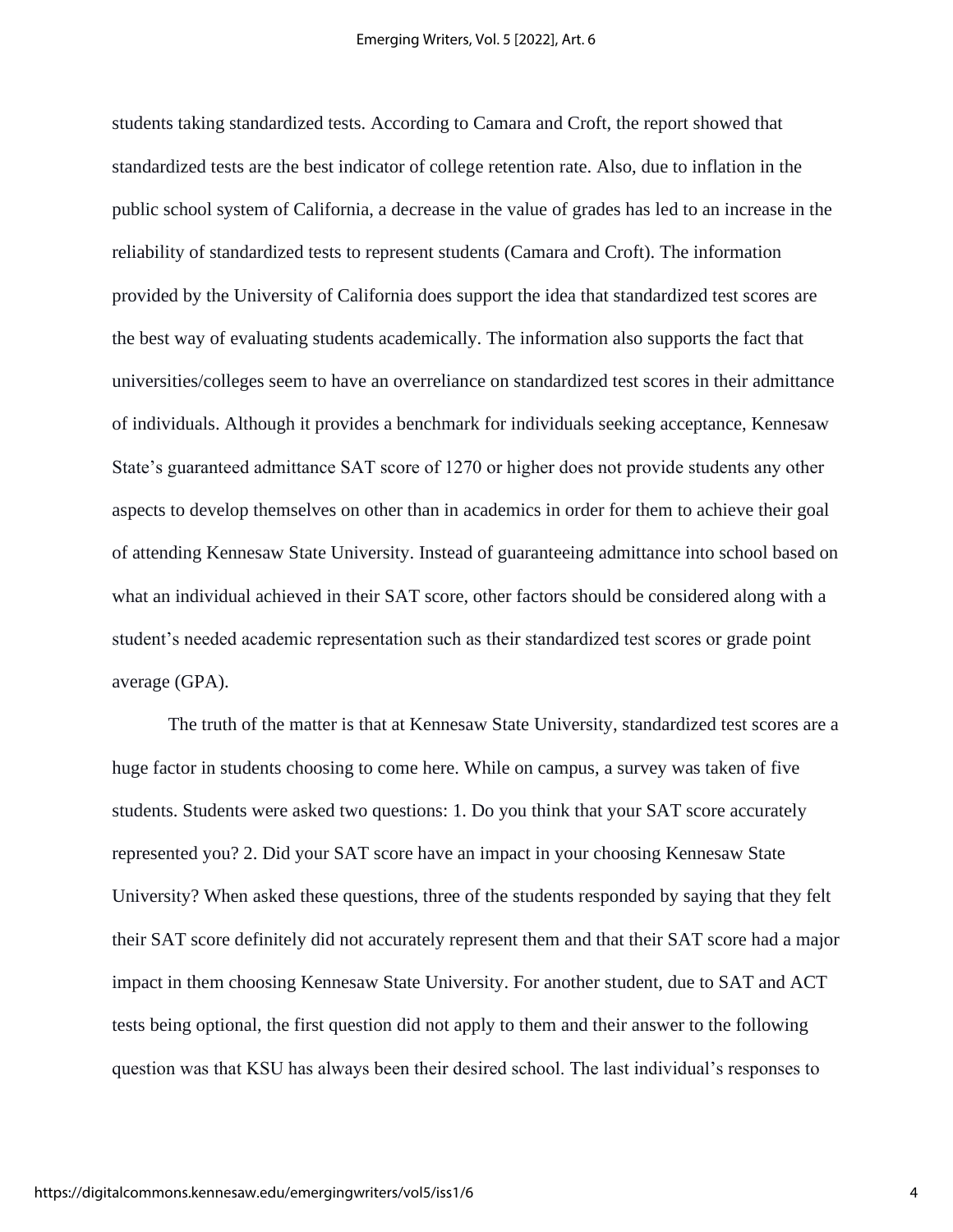the questions were that he did not feel as though his SAT score accurately represented him but that his scores did not have a huge influence on his decision to attend Kennesaw State University (Emoghene).

Although it was brief and did not question a large number of individuals, the results from the survey illustrated that a majority of the students surveyed believe that their SAT scores did not fully show their academic ability. Another standard should be made to measure students' ability to a greater extent.

Throughout secondary education, students are surrounded by the stress of standardized tests. Getting the perfect score can be seen as the only motivation for studying or for trying to do well in school. Building up to the day they take their SAT and/or ACT, students can be overwhelmed that this is the moment that either makes or breaks them. Standardized tests, an opportunity for students to be academically examined uniformly, have been made into an obstacle that individuals face when looking for the university or college they seek to go to. Universities have chosen to use these tests as standards to raise individuals up to on their ranking list, and decide on whether they should be admitted acceptance to their university or not. The information provided from this paper illustrates that standardized tests only focus on a single aspect of students instead of holistically viewing students that apply to universities such as KSU. Instead of using a number to determine whether individuals should be given acceptance to enroll at a university, that number should be just one of many factors used to differentiate whether individuals from completely different backgrounds having different standardized test scores should be allowed to attend a university and be given other opportunities such as scholarship and grant money. Standardized test scores' impact in determining whether certain individuals are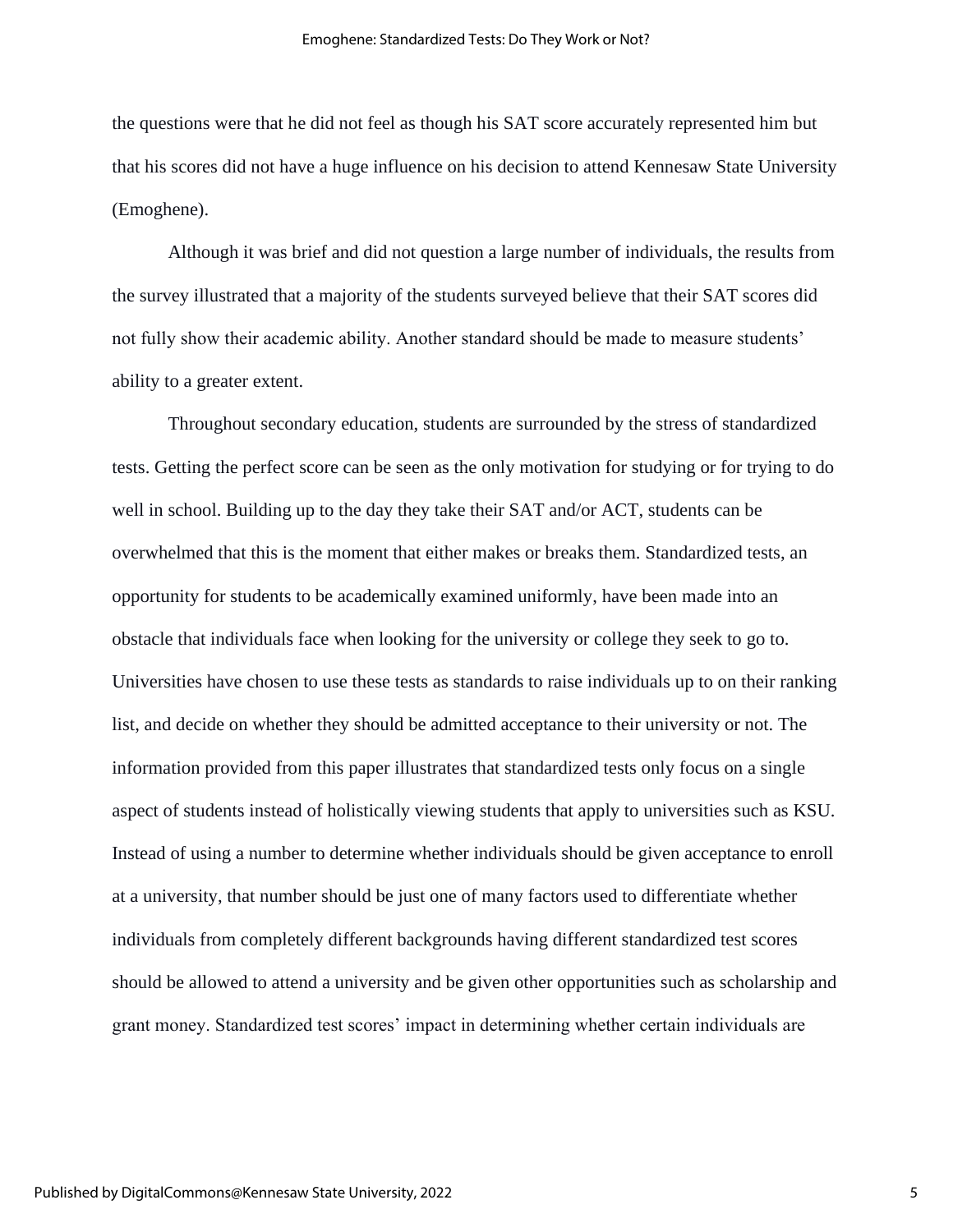allowed admittance into KSU should be decreased and instead be a single factor in the holistic examination of individuals who seek to go to Kennesaw State University.